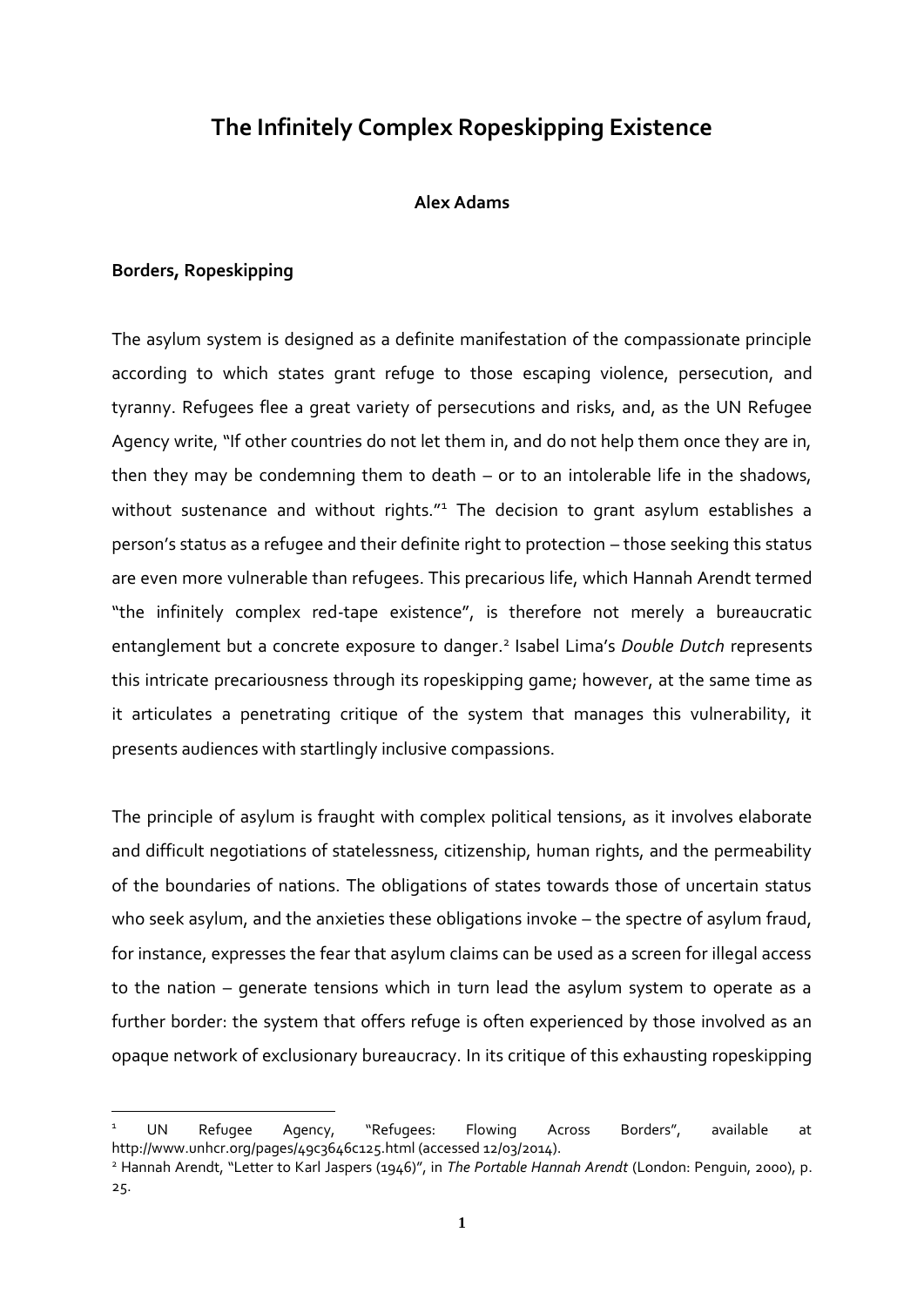existence, *Double Dutch* reveals the ethical barrier – the failure of compassion – at the heart of a system which is designed to make concrete a compassionate principle.

Due to the discourses of risk, embedded mistrust, and potential contagion that surround the non-Western, asylum itself is increasingly embedded in not only the debates around terrorism, public health, or (absurdly) risks to employment but also the procedures and practices of securitisation. Historian Greg Bankoff writes:

> Disease, poverty, and hazard are not so much stages in the development of Western discourse about non-Western areas of the globe as strands in which one aspect of risk is emphasised more than another though all remain present at any time.<sup>3</sup>

Western encounters with non-Western regions and people are often understood in terms of a fundamentally dangerous exposure to incomprehensible otherness; as is well-known, the alterity of the unfamiliar is translated into the appearance of threat by the scaremongering discourses of far-right groups such as Britain First and mainstream media outlets such as the Daily Mail, but broader societal discourses about otherness and difference are involved in this process. Even though refugees (and those seeking to be recognised as refugees) are by definition completely vulnerable – the embodiment of the principle of political vulnerability and precariousness – they are often perceived as a risk towards the state that protects them from harm. Although they are fleeing danger, refugees are made to represent an encroachment of that danger on a safe space: entrance and protection thus function as frontiers saturated with exclusionary potential.

These tensions are the territory on which *Double Dutch* operates. It articulates this familiar critique of the border and yet, through its visual doubling, it modifies and complicates it. Placing stress on the definite effects of the system – sustained physical exhaustion, applicants giving up, the inability of children to win the game – the work examines the relationship between bureaucratic systematicity and individual participation and culpability

<sup>3</sup> Greg Bankoff, "Regions of Risk: Western Discourses on Terrorism and the Significance of Islam", *Studies in Conflict & Terrorism*, 26:6 (2003), p. 417.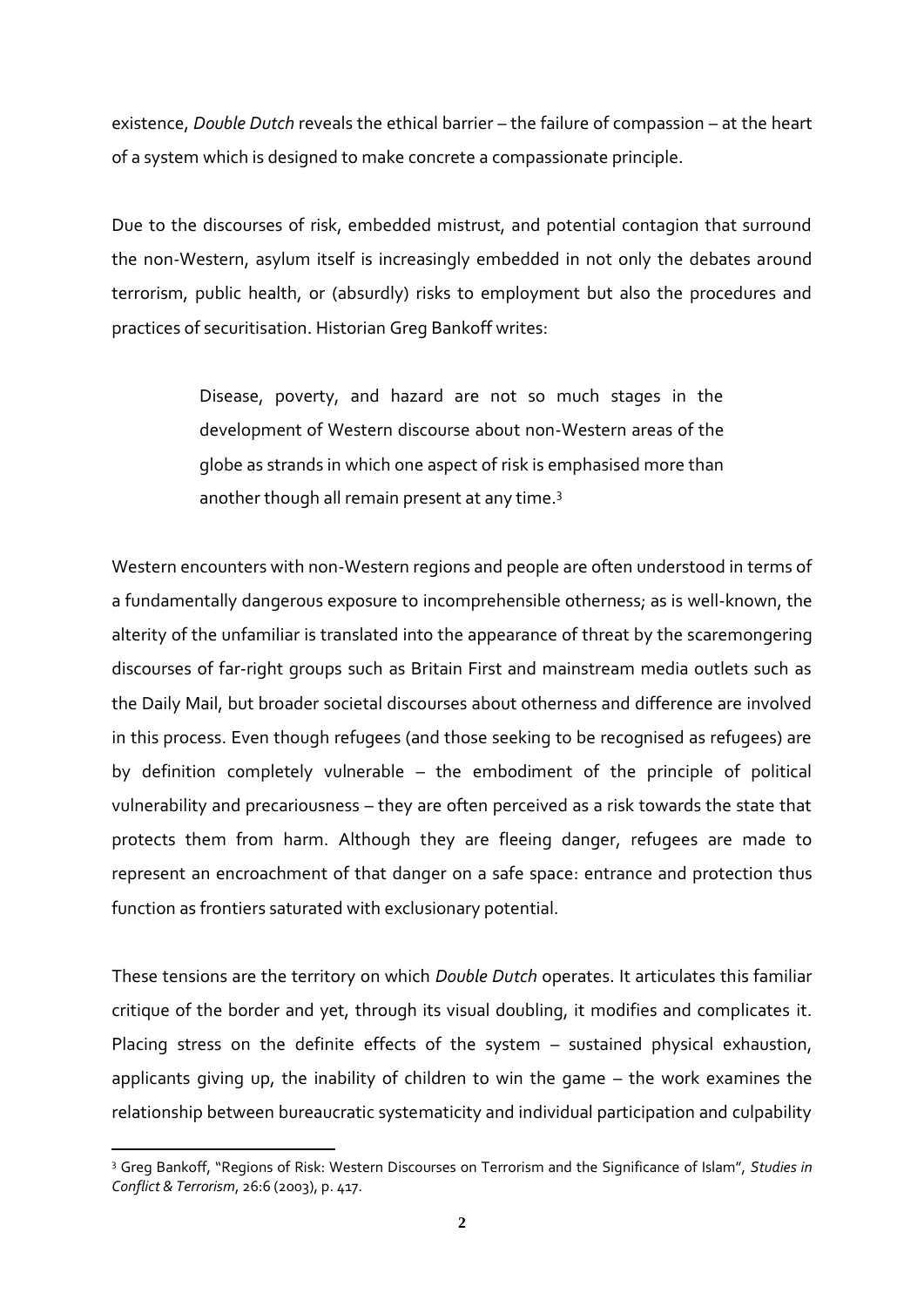by focusing upon the roles played by individuals within rigidly structured forms of relation. For instance, one of the striking effects of *Double Dutch* is to underscore the mutually exclusive nature of the experience of each participant in the game. *Double Dutch*  emphasises the simultaneity of mutually irreconcilable perspectives: the rope (the boundary) is the common factor, but the players are engaged in a fundamentally different, even opposite, activity to the handlers. Each screen reveals the experience of a participant which is comprehensible at the expense of the comprehensibility of its opposite. The central problem that this highlights is that the border problematises the fundamental human connection – the recognition of one another's vulnerability – that forms the basis of human rights and the principle of protection.

#### **Ethics and Human Rights: The Face**

1

The philosophy of Emmanuel Levinas underlies much contemporary human rights discourse and practice. At the centre of his ethical thought is the face to face encounter, which he uses as a figure for the preontological recognition of the human which underlies all ethical relation. Before there is knowledge, Levinas argues, there is love: in recognising another separate being as vulnerable, which Levinas describes as the first contact it is possible to have with another being, we are initiated into a community with that person and we recognise our responsibility to act generously, compassionately, and positively with regard to that Other. To put it simply, when we recognise one other as members of the same species, we recognise our responsibility to act well toward one another. In *Totality and Infinity* (1961), for instance, Levinas calls this species of contact a "moral summons," an appeal for compassion that cannot be resisted.<sup>4</sup> Further, Simon Critchley arques that Levinas' philosophy is particularly valuable for its material dimension, its sustained emphasis on definite activity. "Levinasian ethics is a humanism, but it is a humanism of the other human being," he writes; this ethics recognises our groundedness in real

<sup>4</sup> Emmanuel Levinas, *Totality and Infinity: An Essay on Exteriority*, trans. by Alphonso Lingis (Pittsburgh: Duquesne University Press, 1969 [1961]), p. 196. See also Levinas, "Is Ontology Fundamental?", in Levinas, *Entre Nous: Thinking-of-the-Other*, trans. by Michael B. Smith and Barbara Harshav (London & New York: Continuum, 2006 [1988]), pp. 1-10.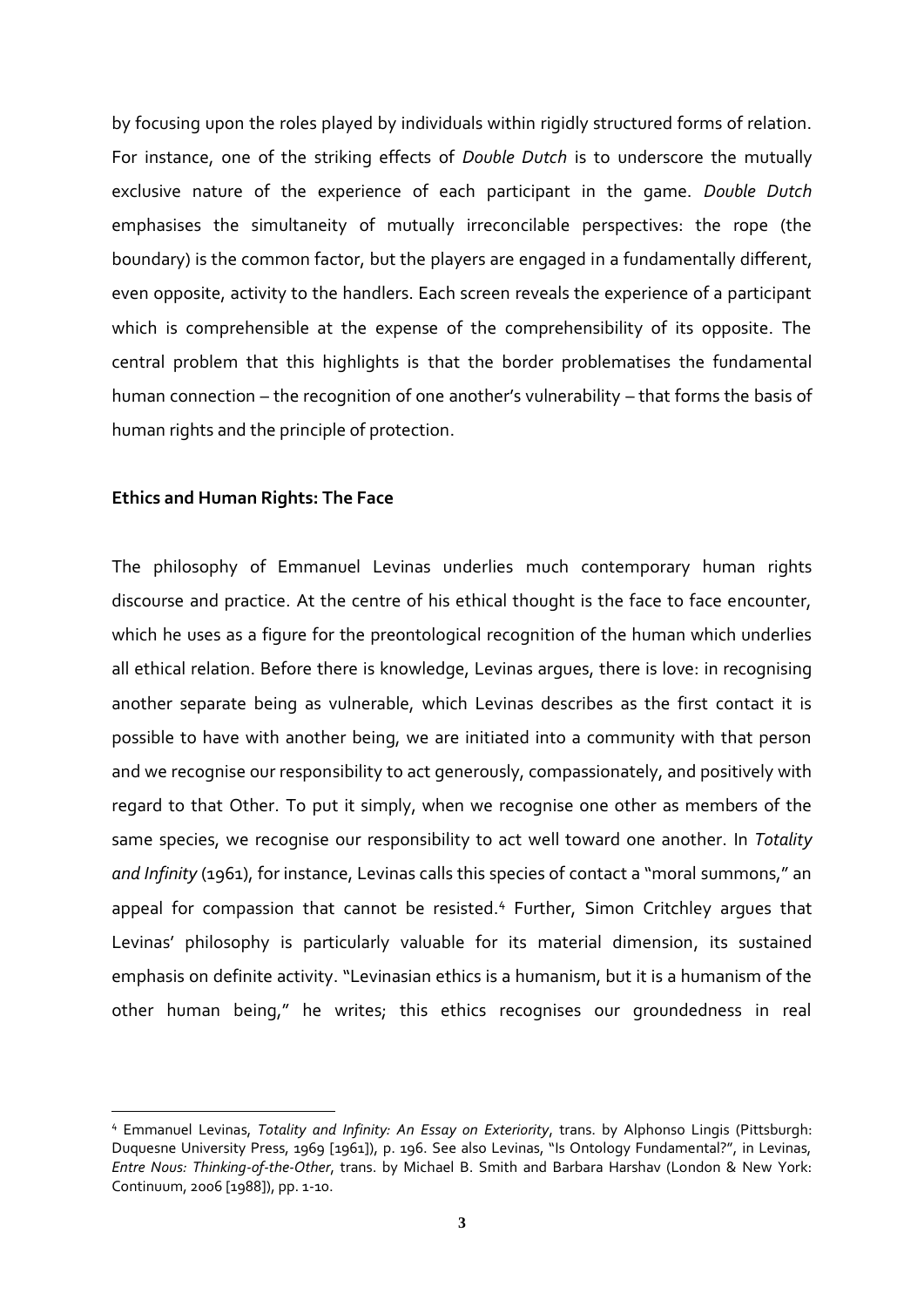circumstances and it underlines the potential that this shared material experience has for generating interpersonal compassions that lead to good action.<sup>5</sup>

Human rights are predicated on the notions that all human beings have dignity and that this dignity is capable of being recognised as the basis for equality and for protections against persecution. However, we most often recognise the subject who deserves human rights when their dignity is withheld from them; that is, we recognise that rights need to be upheld when someone in need – refugee, prisoner, victim – is revealed to us as vulnerable. The compassionate relations that Levinas describes are at the heart of this discourse, and they are initiated when we recognise our responsibility towards the other and undertake to ameliorate the suffering we have recognised in a fellow member of the human community. Asylum channels this philosophical principle into definite supportive activity by helping to grant displaced persons refugee status – by restoring dignity to those at the limit of precariousness.

Like any bureaucratic operation, however, asylum and human rights are affected by relations of power. One incisive critique of human rights discourse is the contention that, far from operating as a universal principle, the recognition of the human that it takes as the foundation of its compassionate interventions is subject to familiar political differentials. Levinas has been critiqued by feminists for his apparent exclusion of women from ethical subjecthood,<sup>6</sup> for example, and the Eurocentrism of his approach has been critiqued for positing a universal subjectivity which cannot account for or accommodate (post)colonial subjecthoods.<sup>7</sup> Human rights, likewise, has been described as founded upon a discursive system which makes discriminations on which subjects can be described as deserving of rights and protections. Alain Badiou, for instance, writes that

<sup>5</sup> Simon Critchley, "Post-Deconstructive Subjectivity?", in *Ethics-Politics-Subjectivity: Essays on Derrida, Levinas, and Contemporary French Thought* (London: Verso, 1999), p. 67.

<sup>6</sup> See for instance Tina Chanter (ed.), *Feminist Interpretations of Emmanuel Levinas* (Pennsylvania: Pennsylvania State University Press, 2001), and Luce Irigaray, *An Ethics of Sexual Difference*, trans. by Carolyn Burke and Gillian C. Gill (London: Continuum, 2005 [1984]).

<sup>7</sup> For a discussion of this critique, see John E. Drabinski, *Levinas and the Postcolonial: Race, Nation, Other* (Edinburgh: Edinburgh University Press, 2011).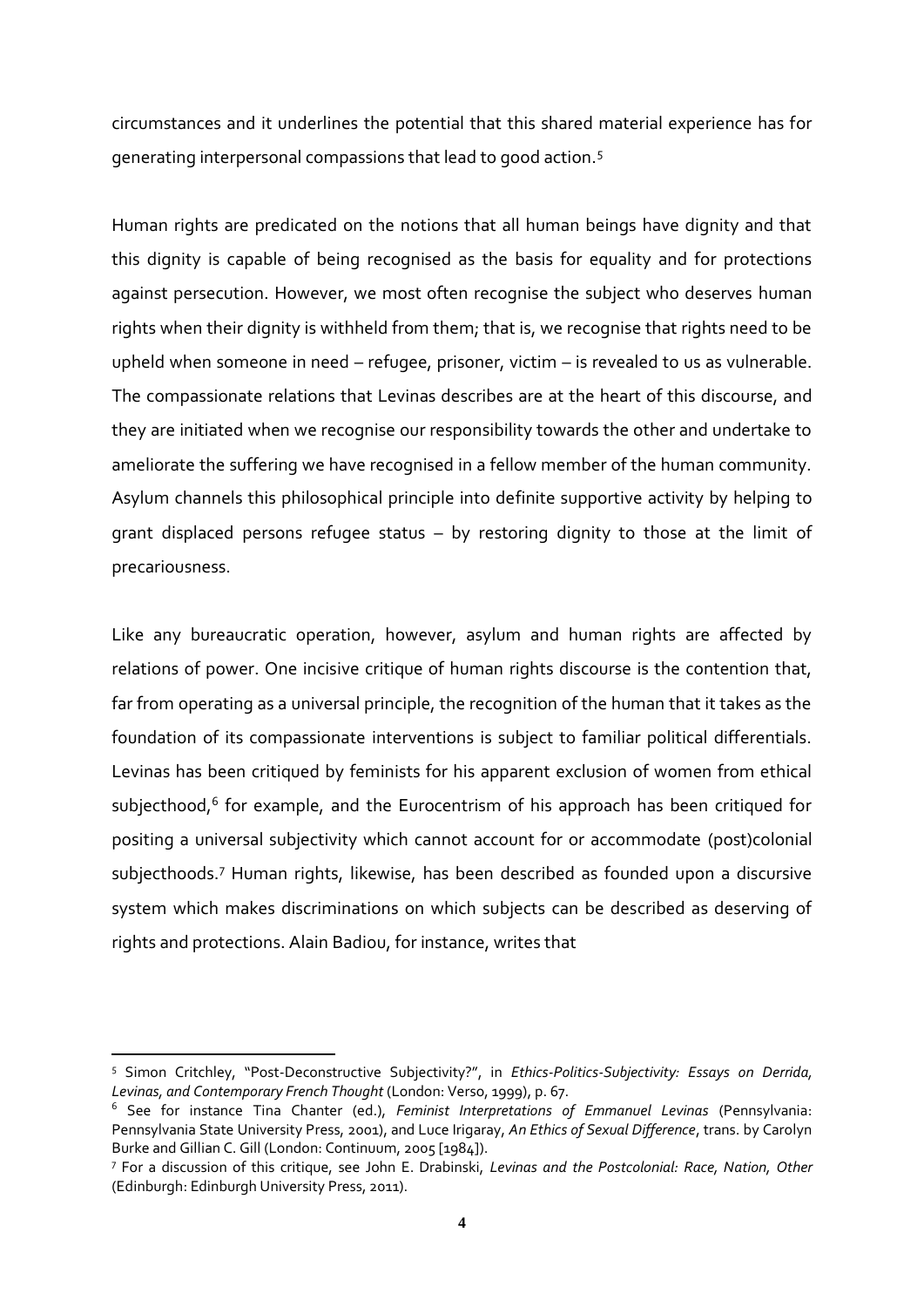this celebrated 'other' is acceptable only if he is a *good* other – which is to say what, exactly, if not *the same as us*? […] The respect for differences applies only to those differences that are reasonably consistent with […] the identity of a wealthy – albeit visibly declining 'West'.<sup>8</sup>

The decision upon who can bear human rights, he argues, functions as a site of inequality in which white middle class Europeans and Americans police the boundaries of who can be meaningfully described as human at all; this is the boundary that Lima represents as a skipping rope. If all we recognise in the face of the other is a being with the potential to become a subject as constructed by classical liberal humanism, we fail to recognise otherness, we elide difference, and we fail to accommodate the other. Relations of power, which police the borders of politically permissible humanity, frustrate the potential for compassion which forms the basis of the asylum system.

#### **Players and Handlers**

1

*Double Dutch* shows that ethical contact does not guarantee, and discussions of it should never presuppose, consequent ethical conduct. In one striking shot late in *The Player*, for instance, we realise that the player is looking directly into the face of the sequence of people turning the rope. This striking moment reveals that the Levinasian ethical connection, often understood to be an instantaneous or inevitable route to ethical conduct when the vulnerability of the Other is made plain, is never automatic. The rope turners are *not* automatically concerned, they do *not* automatically witness the irreducible alterity of the Other, and they do *not* necessarily become conscious of their responsibility for the burden of the Other. In this sense *Double Dutch* articulates the critique outlined above – that the asylum system is experienced as a trial fraught with exclusionary potential.

However, the work goes beyond this limited critique. It does not permit us to conclude that those turning the ropes are securitising automatons operating as an unquestioning screen

<sup>8</sup> Alain Badiou, *Ethics: An Essay on the Understanding of Evil*, trans. by Peter Hallward (London: Verso, 2012 [2001]), p. 24. Emphasis in original.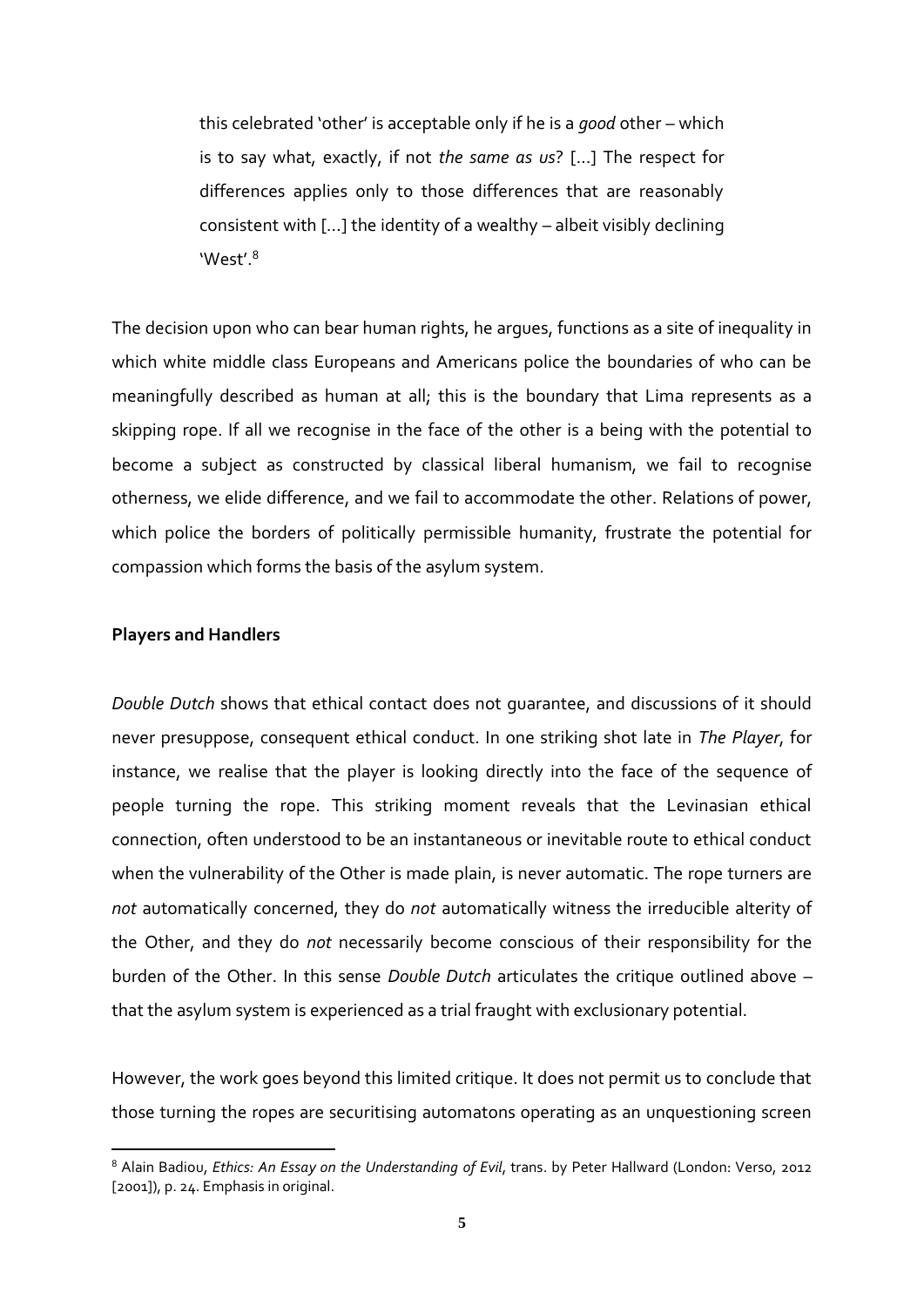or as simple representatives of the xenophobic fears described above. The rope handlers do not straightforwardly or robotically represent the system for which they work. They may be the agents of the asylum system but they are not ciphers – their personalities and subjecthoods inflect their work. Much theoretical work on institutional conditions and bureaucracies fails to account for the experience and subjectivity of those who work on the behalf of such institutions. The Foucauldian tradition, for instance, which describes the distribution and operation of political power through institutions, has been critiqued for its teleological tendencies and its lack of emphasis on the capacity of individuals to resist power,<sup>9</sup> but it is rarely critiqued for its failure to acknowledge the agency and ambivalence of the disciplining subject. *Double Dutch*, although it may seem to offer a critique of the role of asylum in securitisation, in fact goes beyond this critique and begins to address the lacuna at its heart.

The rope handlers have individual agency, compassions, and motivations, and the viewer of *Double Dutch* can observe the extent to which these factors influence, but cannot meaningfully change, the course of the game. At the same time as the metaphor of the rope game reveals the system as punitive or exclusionary, it permits viewers to recognise that those executing its systematicity – those without whom it would not be materially possible – are not to be conflated with the system. They turn the rope, but they are not the rope: they are always already potentially sympathetic too. The players may be exhausted, but it should not be presupposed that those turning the rope are disinterested (or worse, that they take pleasure in tripping up the players). The system may have the potential to produce repellent effects, but those involved retain a human character.

For instance, one of the case workers in *The Rope Handler* attempts to help the players, adjusting her rhythm to their differing levels of aptitude for the game. What this reveals is that an ethical connection is possible between the organisation and the individuals that it processes: those who work for the machine do not uncomplicatedly represent the machine.

<sup>9</sup> Stephen Toth, for instance, critiques *Discipline and Punish* (1977): "Although Foucault's analysis enlightens, it also elides, as he conflates rhetoric with administrative practice. […] What results is a caricature of the modern prison, a vast, gray, monolithic institution, mechanically ordered and rigidly stratified through the ever-invasive panoptic gaze of professionals and staff. In this sense, all historical contingency and nuance is absent from his account." Stephen A. Toth, *Beyond* Papillon*: The French Overseas Penal Colonies 1854-1952* (Lincoln, University of Nebraska Press, 2006), p. xiii.